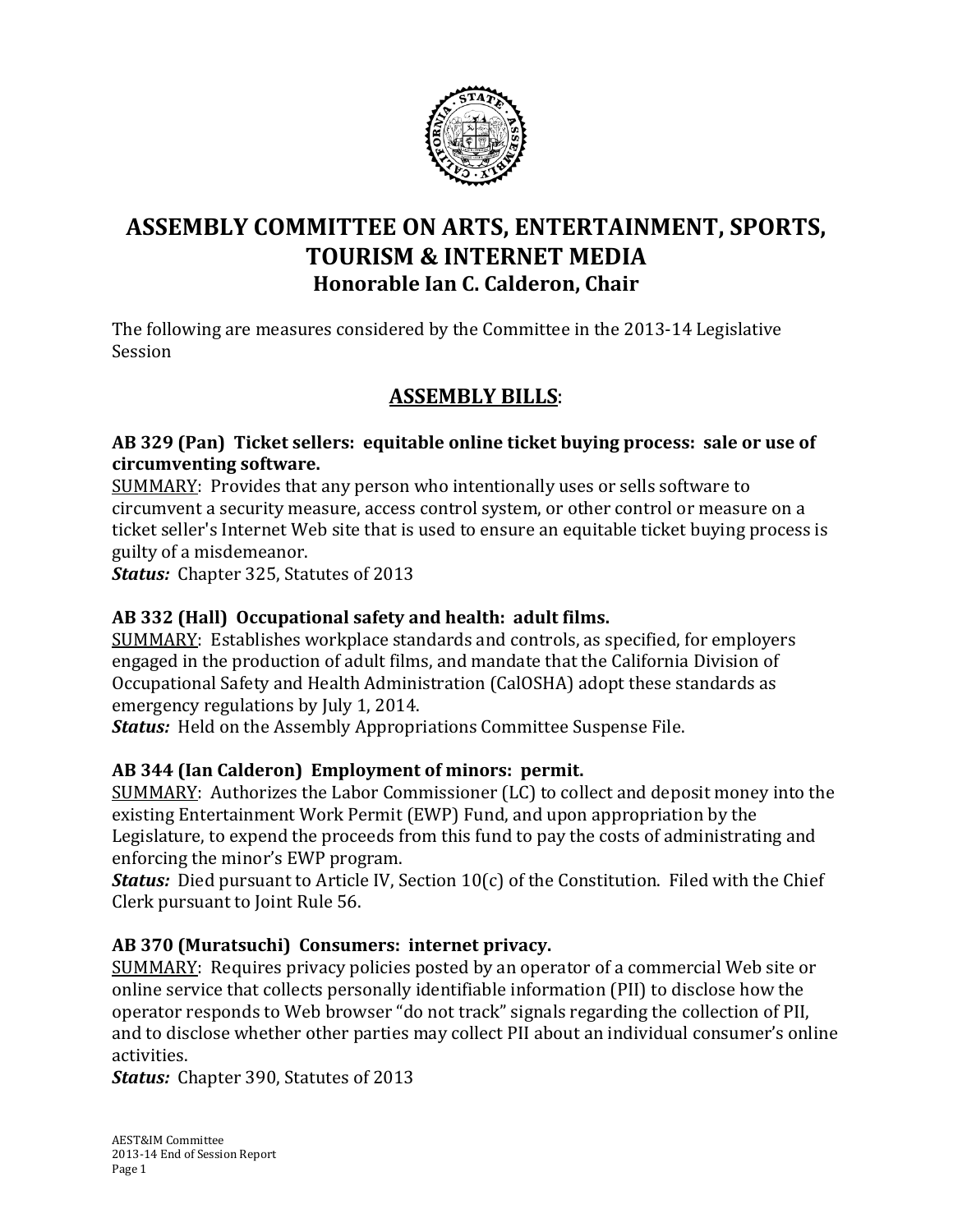### **AB 482 (Atkins) California Cultural Historical Endowment.**

SUMMARY: Transfers the California Cultural and Historical Endowment (CCHE) from the California State Library to the Natural Resources Agency. Also authorized the CCHE to create a small museum competitive grant program as specified, and requires the CCHE to apply to the California Department of Motor Vehicles (DMV) for a specialized license plate to fund the grant program.

*Status:* Chapter 590, Statutes of 2013

### **AB 533 (Ian Calderon) Artistic employment contracts: minors.**

SUMMARY: Excludes background performers from the requirement of establishing a Coogan Trust, as defined. *Status:* Chapter 102, Statutes of 2013

### **AB 580 (Nazarian) Arts Council: grants.**

SUMMARY: Creates an annual continuous appropriation from the General Fund (GF) to the California Arts Council (CAC) in the amount of \$75,000,000, and makes various legislative findings and declarations.

*Status:* Held on the Assembly Appropriations Committee Suspense File.

### **AB 1186 (Bonilla) State Athletic Commission.**

SUMMARY: Clarifies that the California State Athletic Commission (Commission) is authorized to regulate all forms of full contact martial arts contests involving participants 18 years of age or younger, including all forms and combinations of forms of full contact martial arts contests deemed by the Commission to be similar, and that an amateur contest includes a contest where full contact is used, even if unintentionally. *Status:* Chapter 506, Statutes of 2013

#### **AB 1413 (Committee on Revenue and Taxation) Corporation Tax Law: tentative minimum tax: credits: exempt organizations.**

SUMMARY: Clarifies the scope of the California Motion Picture Tax Credit (film tax credit) utilization and simplifies the process by which certain nonprofit organizations may obtain tax-exempt status in California.

*Status:* Died on the Senate Inactive File.

### **AB 1576 (Hall) Occupational safety and health: adult films.**

SUMMARY: Requires an adult film employer's exposure control plan to include a log of information related to injury and illness prevention. *Status:* Held on the Senate Appropriations Suspense File

### **AB 1625 (Nazarian) California Arts Council Contribution and Donations Fund.**

SUMMARY: Establishes the Arts Council Contribution and Donations Fund to receive money directed to the California Arts Council (CAC), and allows for continuous appropriation to the CAC from the fund, as specified.

*Status:* Chapter 102, Statutes of 2014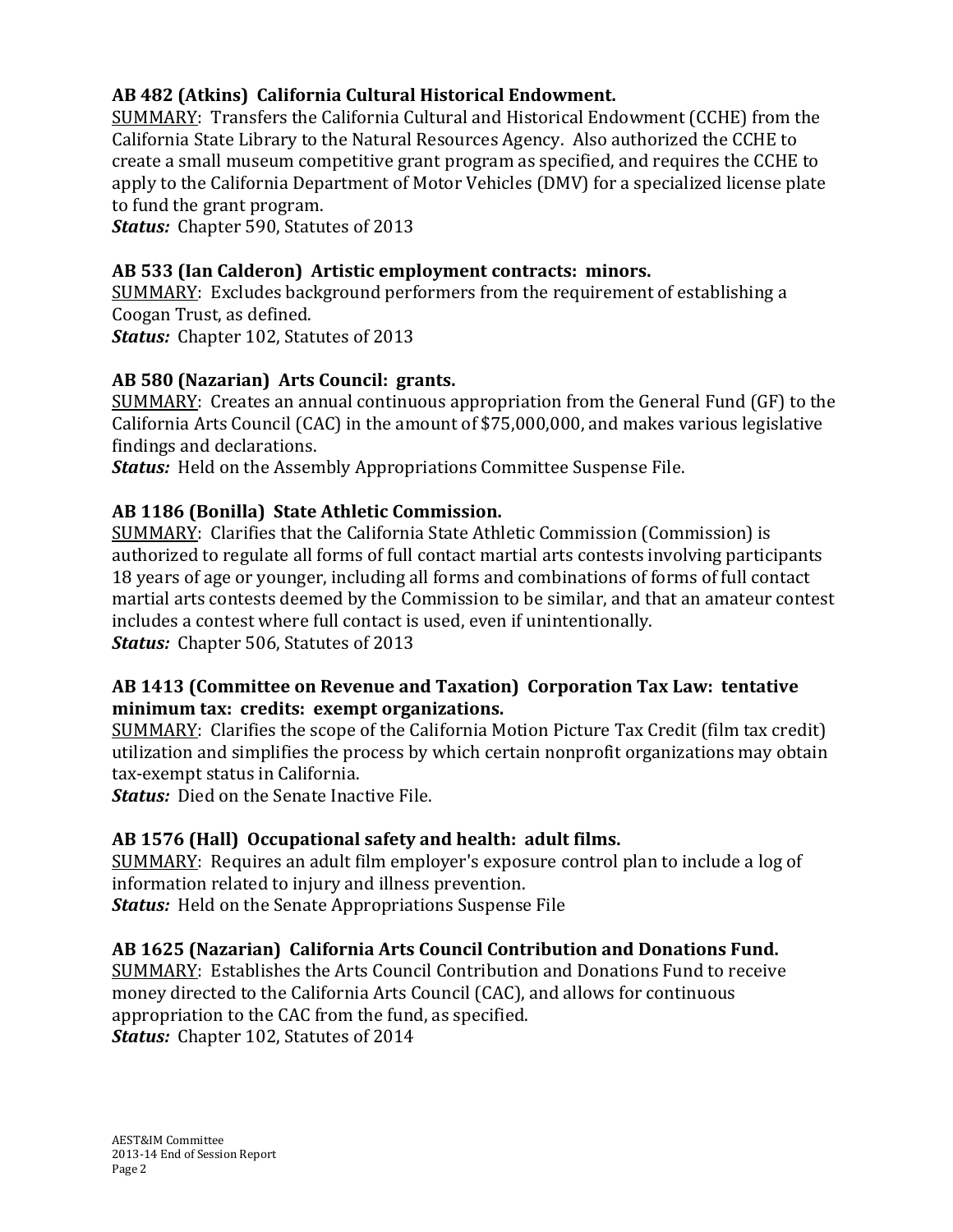### **AB 1662 (Ian Calderon) Arts Council: grants.**

SUMMARY: Creates an annual continuous appropriation from the General Fund (GF) to the California Arts Council (CAC) in an unspecified amount, and makes various legislative findings and declarations.

*Status:* Held on the Assembly Appropriations Committee Suspense File.

### **AB 1676 (Nazarian) Creative Industries and Community Economic Revitalization Act of 2014.**

SUMMARY: Creates an annual continuous appropriation from the General Fund (GF) to the California Arts Council (CAC) in an unspecified amount, and makes various legislative findings and declarations.

*Status:* Failed passage in this Committee. Returned to the Chief Clerk pursuant to Joint Rule 62(a).

### **AB 1680 (Wilk & Maienschein) Child Performer Services Permit.**

SUMMARY: Requires any person with a valid Child Performer Services Permit to include the permit number on advertising in print or electronic media, including, but not limited to, Internet Web sites, or in any other medium of advertising. *Status:* Chapter 232, Statutes of 2014

### **AB 1780 (Donnelly) Income taxes: credit: motion pictures.**

SUMMARY: Creates a new program which would require the Franchise Tax Board (FTB) to annually allocate tax credits to qualified motion pictures, as specified, starting on January 1, 2016 and continuing through the 2021-22 fiscal year, allowing a credit equal to 20% of the qualified expenditures attributable to the production in California of one or more qualified motion pictures, as defined, with an aggregate qualified expenditure amount of at least \$500,000. This bill provides that the credit amount may be increased by an additional 10% if each qualified motion picture, for which qualified expenditures are aggregated for the claim of credit, includes a California promotion, as specified. This bill further provides that the credit amount may be increased by up to an additional 5% if each qualified motion picture, for which qualified expenditures are aggregated for the claim of credit, incurred or paid the qualified expenditures relating to original photography outside of a major city zone, as defined.

*Status:* Failed passage in this Committee. Returned to the Chief Clerk pursuant to Joint Rule 62(a).

#### **AB 1832 (Ian Calderon) Ticket sellers: equitable ticket buying process: sale or use of circumventing software.**

SUMMARY: Removes the restriction in existing law which limits protections for ticket seller's equitable buying process to their Internet Web sites. Specifically, this bill would strike the words, "on a ticket seller's Internet Web site" from the provision in law which prohibits use of software to circumvent ticket seller's measures designed to ensure fair access to tickets.

*Status:* Chapter 158, Statutes of 2014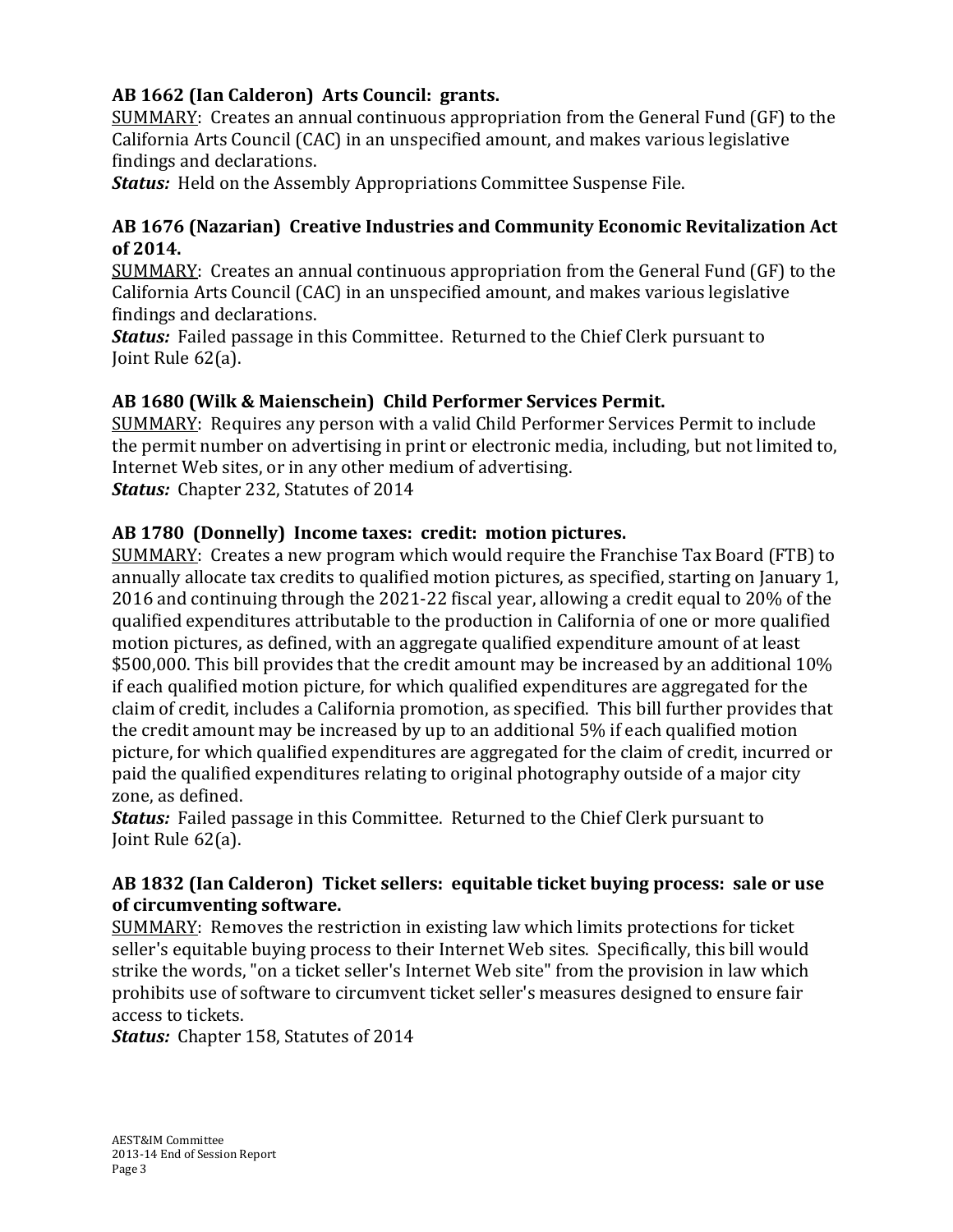### **AB 1839 (Gatto & Bocanegra) Income taxes: qualified motion pictures.**

SUMMARY: Creates a tax credit for qualified expenditures for the production of qualified motion pictures in California for taxable years beginning on or after January 1, 2016, and authorizes the California Film Commission (CFC) to administer the program and allocate the tax credits, subject to a \$230 million cap in the first year (2015-16) and \$330 million dollar aggregate annual cap for each fiscal year from the 2016-17 fiscal year through and including the 2019-20 fiscal year.

*Status:* Chapter 413, Statutes of 2014

### **AB 2457 (Levine) Assault and battery: stadium or arena.**

SUMMARY: Provides that a person who commits an assault or battery on stadium or arena property on an event day is guilty of a misdemeanor, subject to a fine of up to \$2,000 for assault or \$4,000 for battery, by imprisonment in county jail for up to six months, or by both the fine and imprisonment. This bill would also make certain behavior at specified locations an infraction, subject to a fine of up to \$250.

*Status:* Held on the Senate Appropriations Committee Suspense File.

### **AB 2700 (Nazarian) Income taxes: credits: motion pictures: qualified post production costs.**

SUMMARY: Creates a tax credit, for taxable years beginning on or after January 1, 2015, equal to 25% of qualified post production costs incurred in the production of a qualified motion picture at a qualified production facility, and authorizes the California Film Commission (CFC) to administer the program and allocate the tax credits, subject to an unspecified aggregate annual cap.

*Status:* Held on the Assembly Appropriations Committee Suspense File.

### **ACR 12 (Ian Calderon) Arts Education Month: March 2013**

SUMMARY: Proclaims the month of March 2013 as Arts Education Month and encourages all elected officials to participate with their educational communities in celebrating the arts with meaningful activities and programs for pupils, teachers, and the public that demonstrate learning and understanding in the visual and performing arts, and urges all residents to become interested in and give full support to quality school arts programs for children and youth.

*Status:* Resolution Chapter 15, Statutes of 2013

### **ACR 168 (Alejo & V. Manuel Perez) Native Americans: NFL Football: Change the Mascot.**

SUMMARY: Urges the National Football League (NFL) to join with the Legislature and numerous organizations in calling for a name change for the Washington, D.C. NFL team, and calls upon the owners of NFL teams based in California to urge the owner of the Washington, D.C. NFL team and the NFL Commissioner to change the team mascot. *Status:* Resolution Chapter 179, Statutes of 2014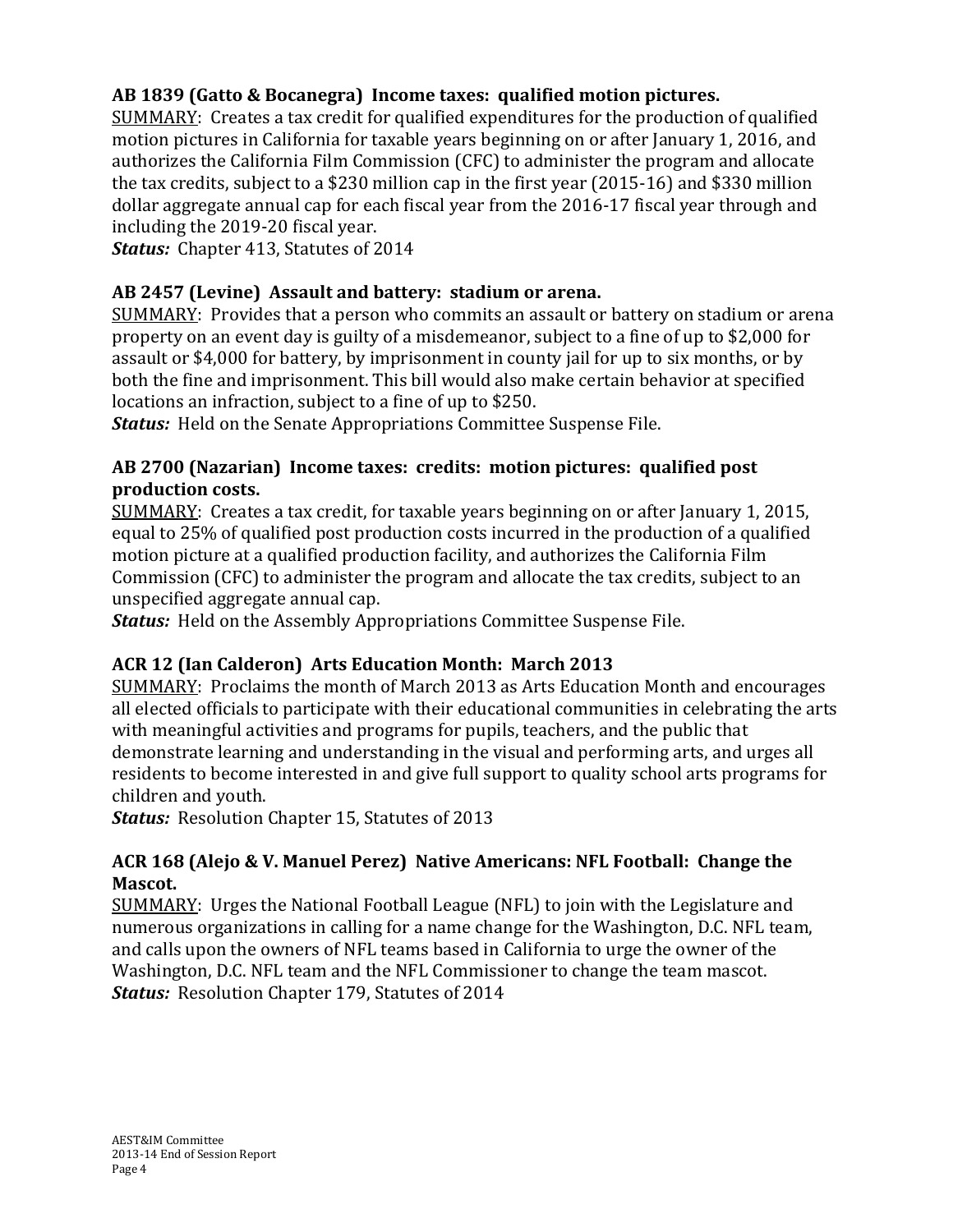## **SENATE BILLS:**

#### **SB 309 (Lieu) State Athletic Commission.**

SUMMARY: Extends the operation of the California State Athletic Commission (Commission) until 2016, which regulates professional and amateur boxing, kickboxing, and martial arts contests and exhibitions; enacts fee increases and spending restrictions to ensure the financial sustainability and appropriate operation of the Commission; deletes the training gymnasium license and creates a professional trainer's license; and expands the Commission's authority to delegate and revoke regulatory oversight of amateur contests.

*Status:* Chapter 370, Statutes of 2013

#### **SB 501 (Corbett) Social networking Internet Web sites: privacy: minors.**

SUMMARY: As heard in this Committee, this bill required a social networking Internet Web site, as defined, to remove the personal identifying information, as defined, of any registered user that is accessible online, within 96 hours after his or her request and would also require removal of that information in that same manner regarding a user under the age of 18 upon request by the user's parent or legal guardian. This bill would not have required the removal or elimination of the personal identifying information if federal or state law otherwise requires the social networking Internet Web site to maintain the information.

*Status:* Gut and amended to become a transportation/insurance related bill.

### **SB 568 (Steinberg) Privacy: Internet: minors.**

SUMMARY: Prohibits, as of January 1, 2015, the operator of an Internet Web site or online service, online application, or mobile application from marketing certain kinds of products or services to a minor, and permits a minor to remove posted personal information, as specified.

*Status:* Chapter 336, Statutes of 2013

### **SB 571 (Liu) Income taxes: voluntary contributions: Keep Arts in Schools Fund.**

SUMMARY: Authorizes the addition of the Keep Arts in Schools Fund (Fund) checkoff to the personal income tax (PIT) form upon the removal of another voluntary contribution fund (VCF) from the form.

*Status:* Chapter 430, Statutes of 2013

### **SB 650 (Lieu) Motion pictures.**

SUMMARY: Repeals the sunset of the provision in existing law which provides that a licensee in ordinary course of business takes its rights under a non-exclusive license free of a security interest in the general intangible created by the licensor, even if the security interest is perfected and the licensee knows of its existence, and also provides that a licensee of non-exclusive rights in a motion picture that is produced pursuant to a collective bargaining agreement takes the license subject to the obligation to pay residuals as set forth in the collective bargaining agreement.

*Status:* Chapter 118, Statutes of 2014